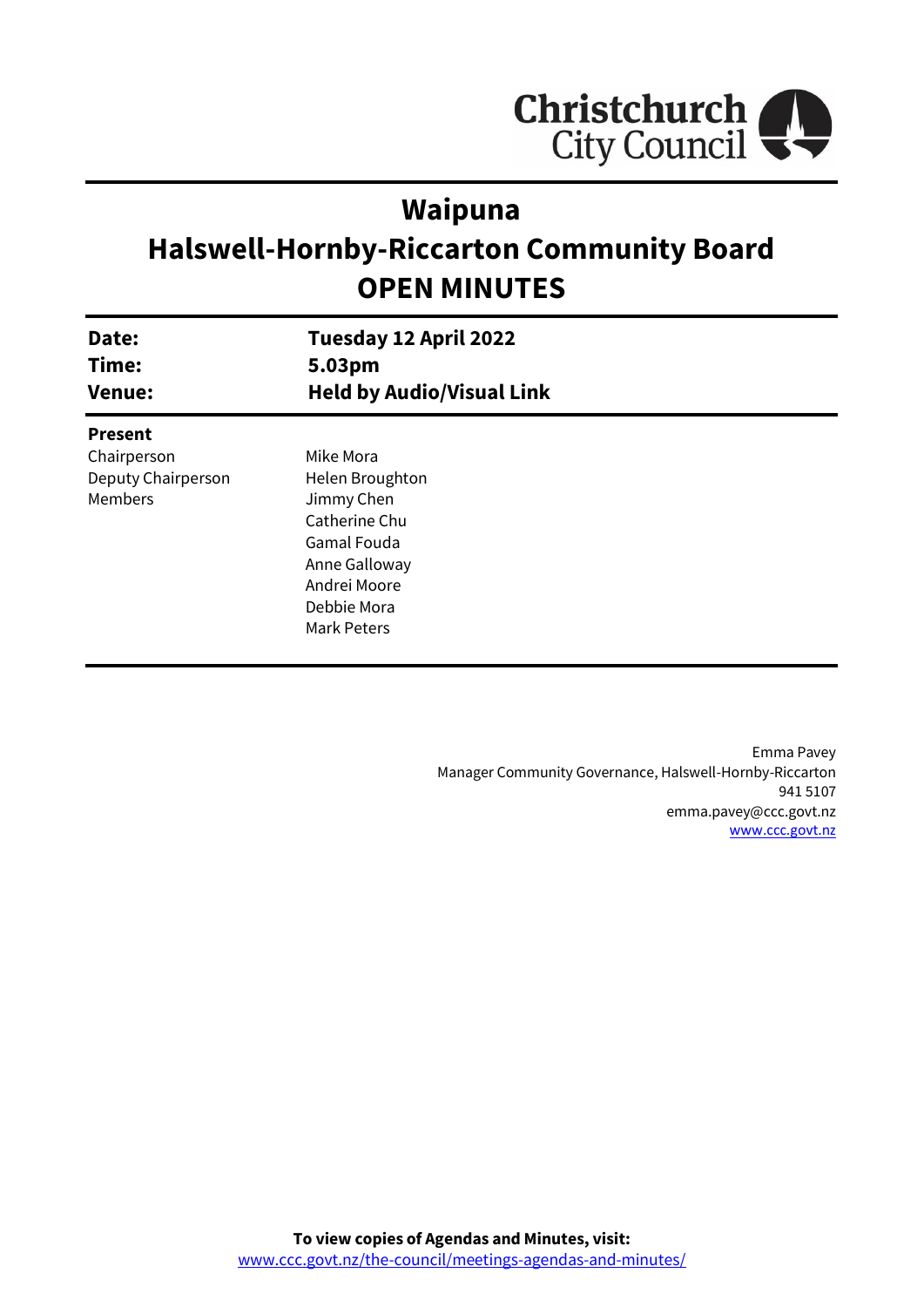

**Part A Matters Requiring a Council Decision**

**Part B Reports for Information**

## **Part C Decisions Under Delegation**

**Secretarial Note:** It is noted that this meeting was held via audio/visual link on the Zoom platform due to the country being under COVID-19 Protection Framework (the Traffic Alert System Red) on the date the meeting was scheduled. These minutes provide a written summary of the meeting proceedings.

The Chairperson opened the meeting and notified members that the meeting was being publicly livestreamed on YouTube and that the recording would be kept online for future viewing.

The agenda was dealt with in the following order.

## **1. Apologies / Ngā Whakapāha**

#### **Part C**

The Chairperson called for apologies. An apology was received from Catherine Chu for a possible early departure and from Gamal Fouda for late arrival and an early departure.

The Chairperson moved that the apologies be accepted. The motion was seconded by Mark Peters. Following invitation from the Chairperson there was no debate on the item, and the motion was put to the vote and was declared carried.

## **Community Board Resolved HHRB/2022/00026**

That the apologies received from Catherine Chu for a possible early departure, and from Gamal Fouda for a late arrival and early departure, be accepted.

Mike Mora/Mark Peters **Carried**

Jimmy Chen joined the meeting at 5.06pm during Item 2 Declarations of Interest.

## **2. Declarations of Interest / Ngā Whakapuaki Aronga**

#### **Part B**

The Chairperson called for any declarations of interest. Mike Mora and Jimmy Chen declared an interest in Item 11 Waipuna Halswell-Hornby-Riccarton 2021/22 Discretionary Response Fund Applications - Riccarton Bush Trust and they took no part in the Board's discussion or voting on this matter.

## **3. Confirmation of Previous Minutes / Te Whakaāe o te hui o mua**

## **Part C**

The Chairperson asked members to confirm that the minutes of the previous Board meeting on 29 March 2022 were a true and correct record of the meeting. No issues or questions concerning the accuracy of the minutes were raised. The Chairperson called for a mover and seconder to confirm the minutes.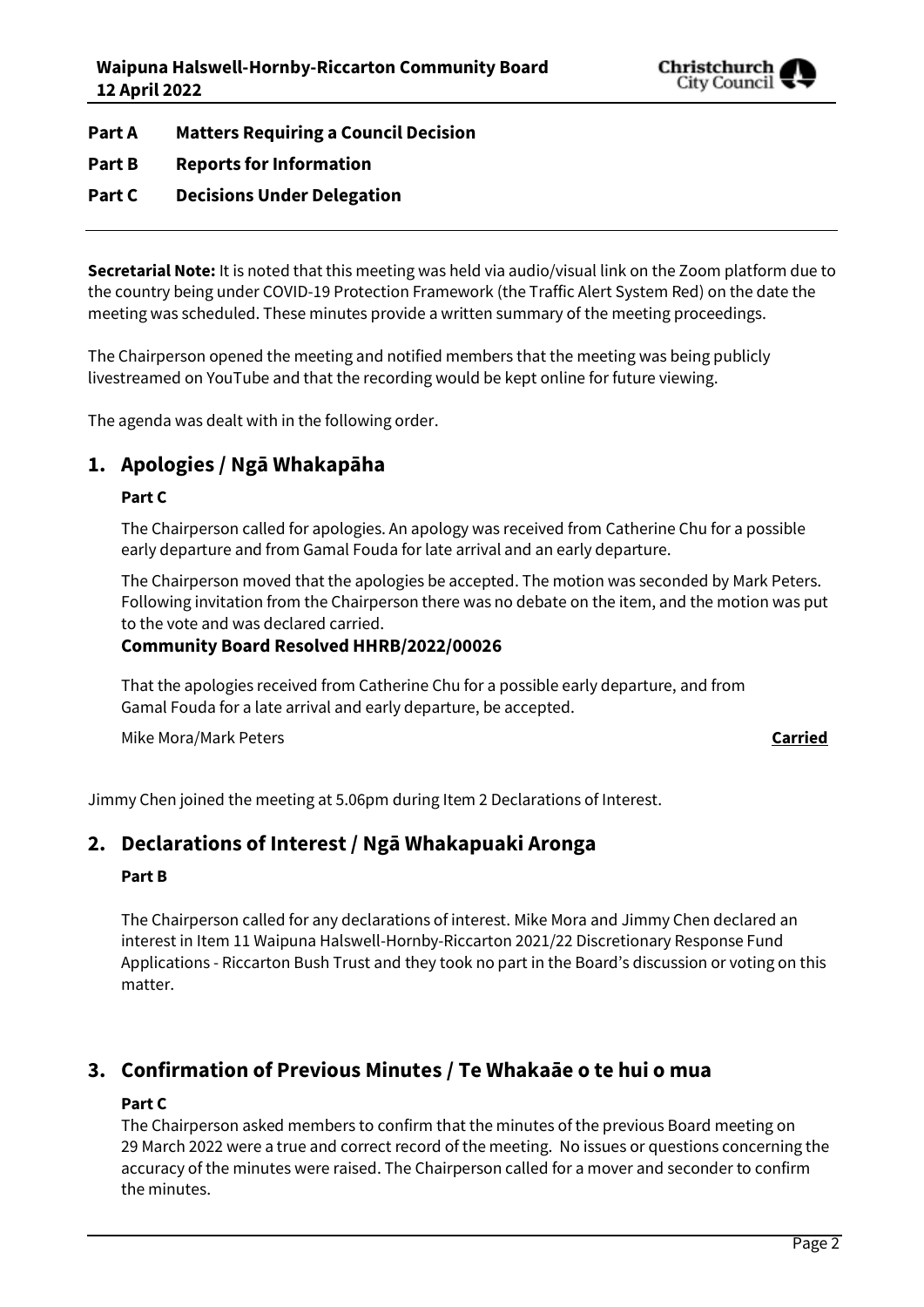

Mark Peters moved that the minutes be confirmed. The motion was seconded by Helen Broughton.

Following invitation from the Chairperson there was no debate on the item, and the motion was put to the vote and was declared carried.

### **Community Board Resolved HHRB/2022/00027**

That the minutes of the Waipuna Halswell-Hornby-Riccarton Community Board meeting held on Tuesday, 29 March 2022 be confirmed.

Mark Peters/Helen Broughton **Carried**

## **4. Public Forum / Te Huinga Whānui**

#### **Part B**

#### **4.1 Songpa-gu Korean Garden Project - Halswell Quarry Park**

Simon Oe spoke, on behalf of the Christchurch Songpa-gu Sister City Committee, regarding the landscaping proposal at the Songpa-gu Korean Garden, Halswell Quarry Park, to install a traditional Korean pavilion as well as update the garden. A report seeking approval from the Community Board for this work will be presented at an upcoming meeting.

Mr Oe advised that the Committee and the Christchurch Korean Society commenced work on the project in 2020. The project acknowledges Korean War Veterans and recognises the sixtieth anniversary of diplomatic relations between New Zealand and the Republic of Korea.

Mr Oe presented the landscape plan that has been designed with input from Landscape students from Lincoln University. The planting will incorporate significant Korean plant species. The pavilion has been constructed in the Republic of Korea and is currently in transit to New Zealand.

Mr Oe explained that the project had received \$104,000 of funding towards its \$110,491 budget from a variety of sources.

The Committee plans to unveil the pavilion and gardens on Saturday 4 June 2022 and Mr Oe extended an invitation to Board Members to attend.

In response to a question from a member, Mr Oe advised that there are thought to be approximately 100 Korean War Veterans from Christchurch with about 10 still living. Mr Oe confirmed that the pavilion will be the first traditional Korean pavilion in New Zealand.

Following questions from members, the Chairperson thanked Mr Oe for his presentation.

#### **Attachments**

A Christchurch Songpa-gu Sister City Committee - Public Forum Presentation **[⇨](../../../RedirectToInvalidFileName.aspx?FileName=HHRB_20220412_MAT_7633.PDF#PAGE=3)</u>** 

### **4.2 Brodie Street - Traffic Safety Concerns in the vicinity of Villa Maria College, Upper Riccarton**

Mike Baugh, Villa Maria College Deputy Principal, and Maggie Cahill, Villa Maria College Head Girl, addressed the Board, regarding traffic safety concerns in the vicinity of Villa Maria College.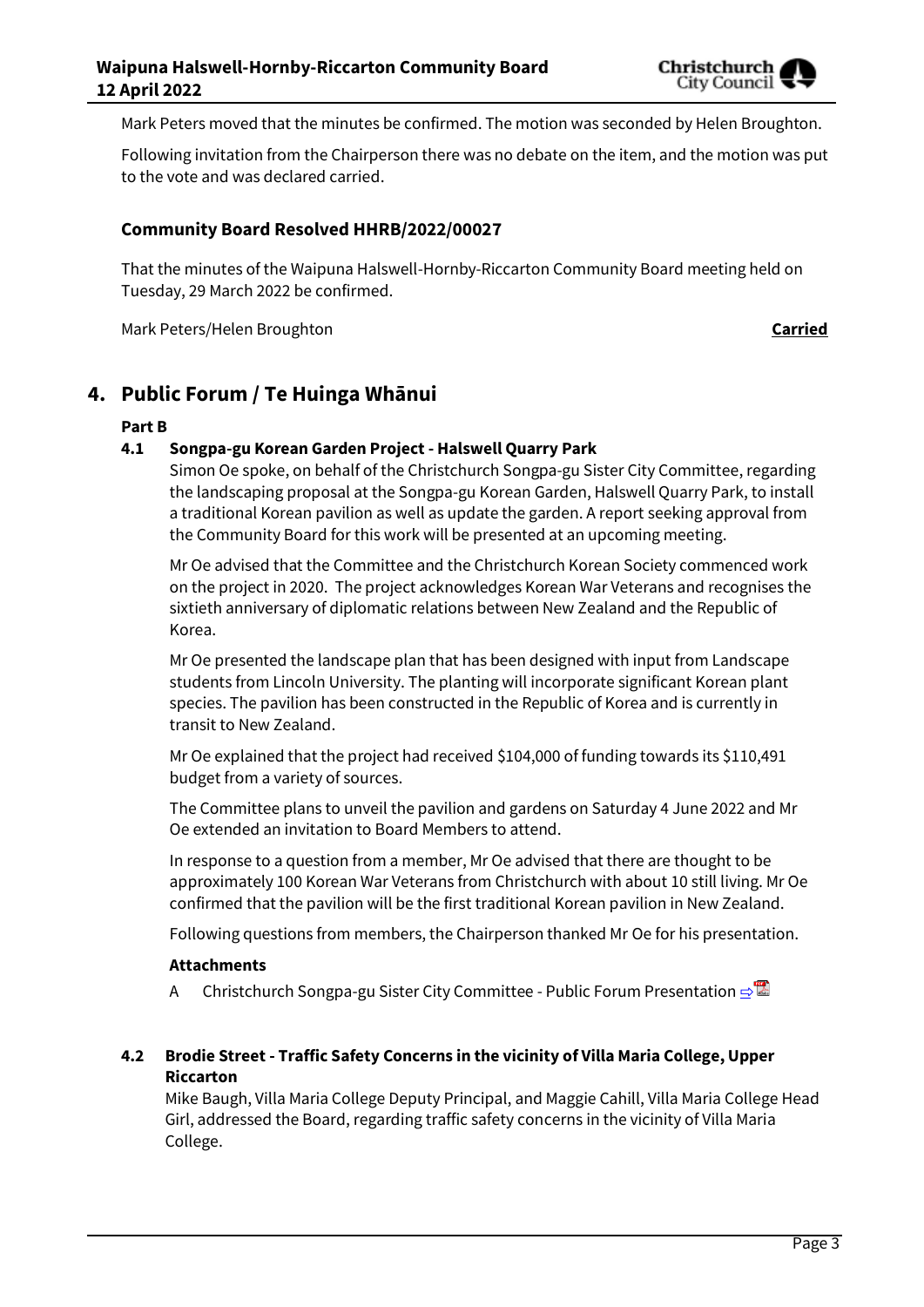Ms Cahill outlined students' concerns regarding parking on Brodie Street that narrows accessibility and visibility of the road, particularly at the beginning and end of the school day creating safety issues for pedestrians and motorists. She also identified that there is an issue with the speed of some vehicles along the section of straight road.

Ms Cahill said that students have suggested that a pedestrian crossing be put in on Brodie Street either just outside or near to the college gate onto Brodie Street. Alternatively, consideration could be given to a reduction of the current speed limit to 30 kilometres per hour at peak times on the section of Brodie Street between numbers 1 to 33. They would like to see a review of speed signage in the vicinity of the school to provide clarity on the applicable speed limit.

Mr Baugh confirmed that the College supports the proposals put forward by the students which focus on Brodie Street. In addition, he advised that the College would like to see a reduced speed of 40 kilometres per hour with appropriate signage along Peer Street from the Yaldhurst Road corner, north past the college entrance as two lanes of traffic merge to one lane near to the college driveway and the college considers the reduced speed will lessen the potential for accidents as vehicles access the college entrance.

Mr Baugh also advised that the college would like to see additional school signage and a reduced speed of 40 kilometres per hour on Yaldhurst Road between Brodie Street and Peer Street intersections adjacent to the school boundary. Many students walk along this stretch of road, and there have been occasions where students have attempted to cross four lanes of traffic currently travelling at or an excess of 50 kilometres per hour.

Mr Baugh also asked that parking spaces on both sides of Brodie Street be clearly demarcated to avoid parking too close to resident driveways or to the college entrance and exits.

In response to questions from members, it was confirmed that there are currently traffic calming devices on Brodie Street and that current school signage does not include electronic signs. The school has not yet engaged with Council staff regarding its concerns but would welcome the opportunity to do so. It was also clarified that the school does not provide onsite parking for students.

Following questions from members, the Chairperson thanked Mr Baugh and Maggie Cahill for their presentation.

#### **Attachments**

A Villa Maria College - Public Forum Presentation **[⇨](../../../RedirectToInvalidFileName.aspx?FileName=HHRB_20220412_MAT_7633.PDF#PAGE=12)</u>** 

Gamal Fouda joined the meeting at 5.26 pm.

**4.3 Brodie Street - Traffic Safety Concerns in the vicinity of Villa Maria College, Upper Riccarton**

Barrie Greenwood, local resident, addressed the Board regarding traffic safety concerns on Brodie Street, Upper Riccarton.

Mr Greenwood advised that he and other residents in Brodie Street support the proposals put forward by Villa Maria College, particularly the pedestrian crossing, to address concerns about the safety of students.

Mr Greenwood outlined that near the rear entrance to the New World supermarket on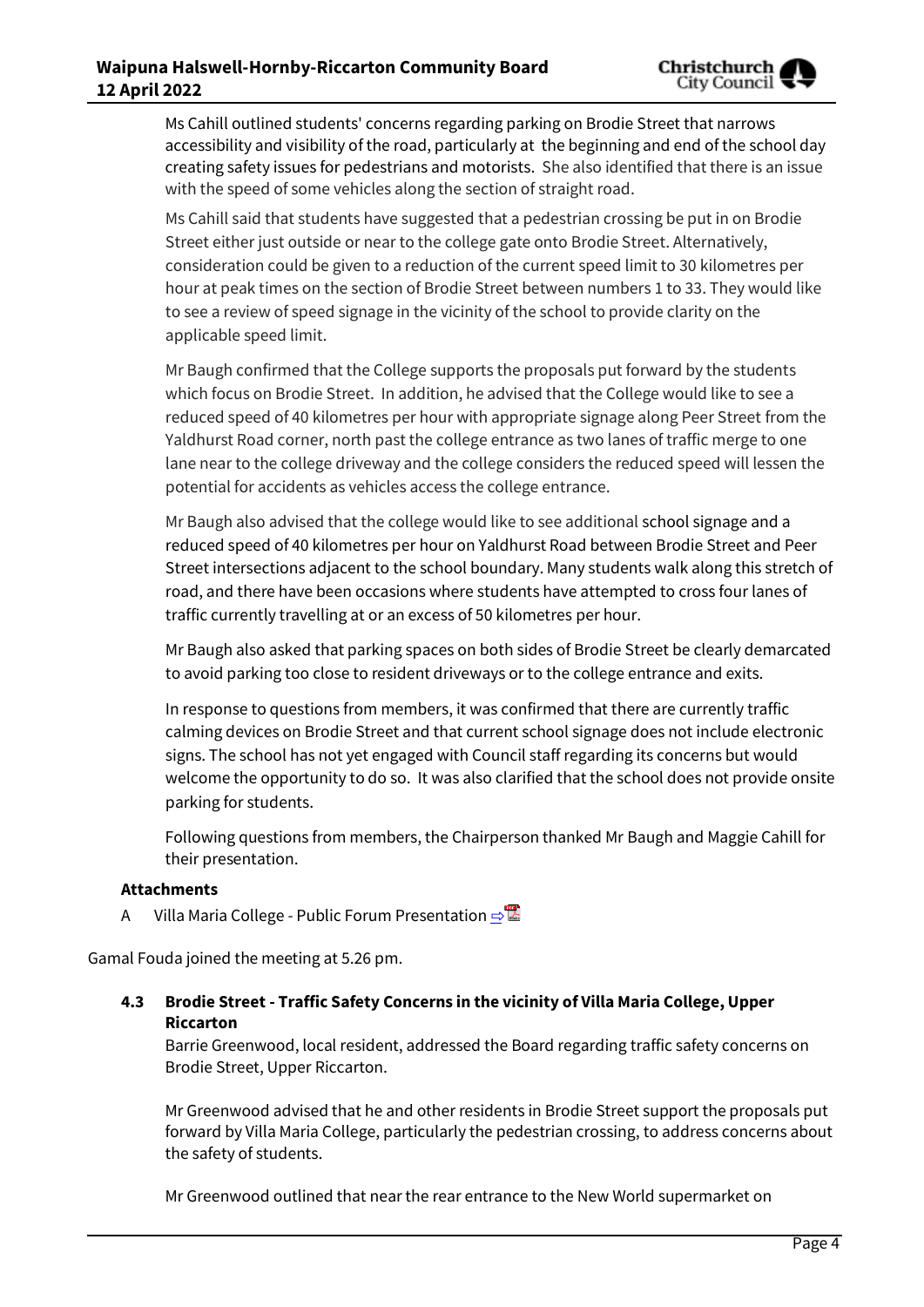Brodie Street, there is a speed hump allowing only one-way traffic and that at peak times, particularly school pick up times, queued vehicles extend to this part of the street. He has spoken with other residents at this end of Brodie Street who would like to see the College's request for a reduced speed limit to be extended to this speed hump.

Mr Greenwood advised that Brodie Street is very congested with cars parked on both sides of the street, especially between Villa Grove Retirement Village and the speed hump near the New World Supermarket. In addition many residences are now occupied with multiple tenants that have limited or no off street parking. This has meant that cars are parked in this area on both sides of the street for much of the day and night, not just during school hours and term time.

Mr Greenwood asked if consideration would be given to the maintenance of the existing all day parking on the east side of Brodie Street, with the current parking restrictions during school time on the west side being reviewed to address the high levels of parking on the street throughout the day.

In addition Mr Greenwood would like to see demarcation of parking spaces to discourage vehicles parking too close to driveways that affects the visibility of those entering and exiting residences and regular monitoring by parking wardens.

In response to a question from a member, Mr Greenwood advised that over the last five years Brodie Street had seemed to become a through way from Yaldhurst Road and development of the area has increased the density of population in the area.

Following questions from members, the Chairperson thanked Mr Greenwood for his presentation.

Members discussed the presentations regarding traffic safety and parking concerns in the vicinity of Villa Maria College and agreed to request that staff engage with the College, residents and the Ilam Upper Riccarton Residents' Association, and provide advice on the traffic safety and parking matters raised.

#### **Part B**

That the Waipuna Halswell-Hornby-Riccarton Community Board:

Requests that staff engage with Villa Maria College, residents and the Ilam Upper Riccarton Residents' Association and provide advice on traffic safety and parking on streets in the vicinity of Villa Maria College on Brodie Street, including but not limited to:

- a. The provision of a pedestrian crossing facility in the vicinity of 5-15 Brodie Street,
- b. A reduction of the speed limit on Brodie Street.
- c. A reduction of the speed limit on Peer Street.
- d. A review of parking restrictions and the demarcation of parking spaces on Brodie Street (parking ticks).
- e. Safe travel to and from Villa Maria College.

#### **Attachments**

A Barrie Greenwood - Public Forum Presentation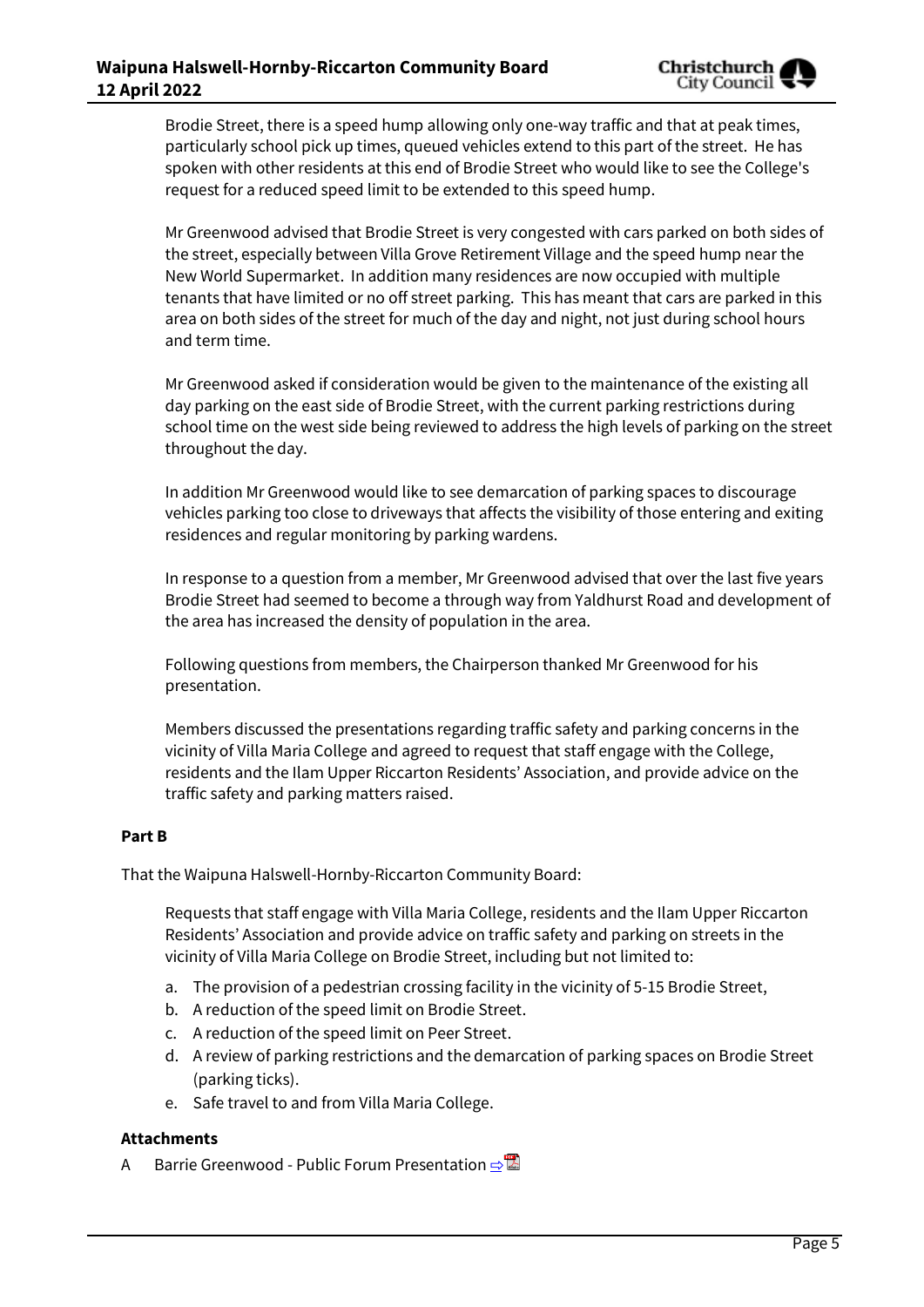

## **5. Deputations by Appointment / Ngā Huinga Whakaritenga**

#### **Part B**

There were no deputations by appointment.

## **6. Presentation of Petitions / Ngā Pākikitanga**

#### **Part B**

There was no presentation of petitions.

## **7. Proposed Road Names - 163B Halswell Junction Road Board Consideration**

The Chairperson called for a mover and seconder. Debbie Mora moved the officer's recommendations. The motion was seconded by Andrei Moore.

Following invitation from the Chairperson there was no debate on the item, and the motion was put to the vote and was declared carried.

## **Community Board Resolved HHRB/2022/00028 (Original Officer Recommendations accepted without change)**

#### **Part C**

That the Waipuna Halswell-Hornby-Riccarton Community Board:

- $1.$ Approves the following new road and lane names for 163B Halswell Junction Road (RMA/2021/4247).
	- Road 1 Wexford Crescent  $a<sub>z</sub>$
	- $\mathbf{b}$ . Road 2 - Cork Street
	- Lane 1 Half Pint Lane  $C<sub>1</sub>$
	- d. Lane 2 - Ayrshire Lane

Debbie Mora/Andrei Moore **Carried**

## **8. Suva Street Tree Removal as part of deep-dish channel replacement Board Consideration**

The Project Manager Transport and Waste Management was in attendance and clarified that the trees to be removed will in terms on the Council's Tree Policy be replaced with two trees for every one removed, planted as practicable to the location of the removed trees.

The Chairperson called for a mover and seconder. Gamal Fouda moved the officer's recommendations. The motion was seconded by Debbie Mora.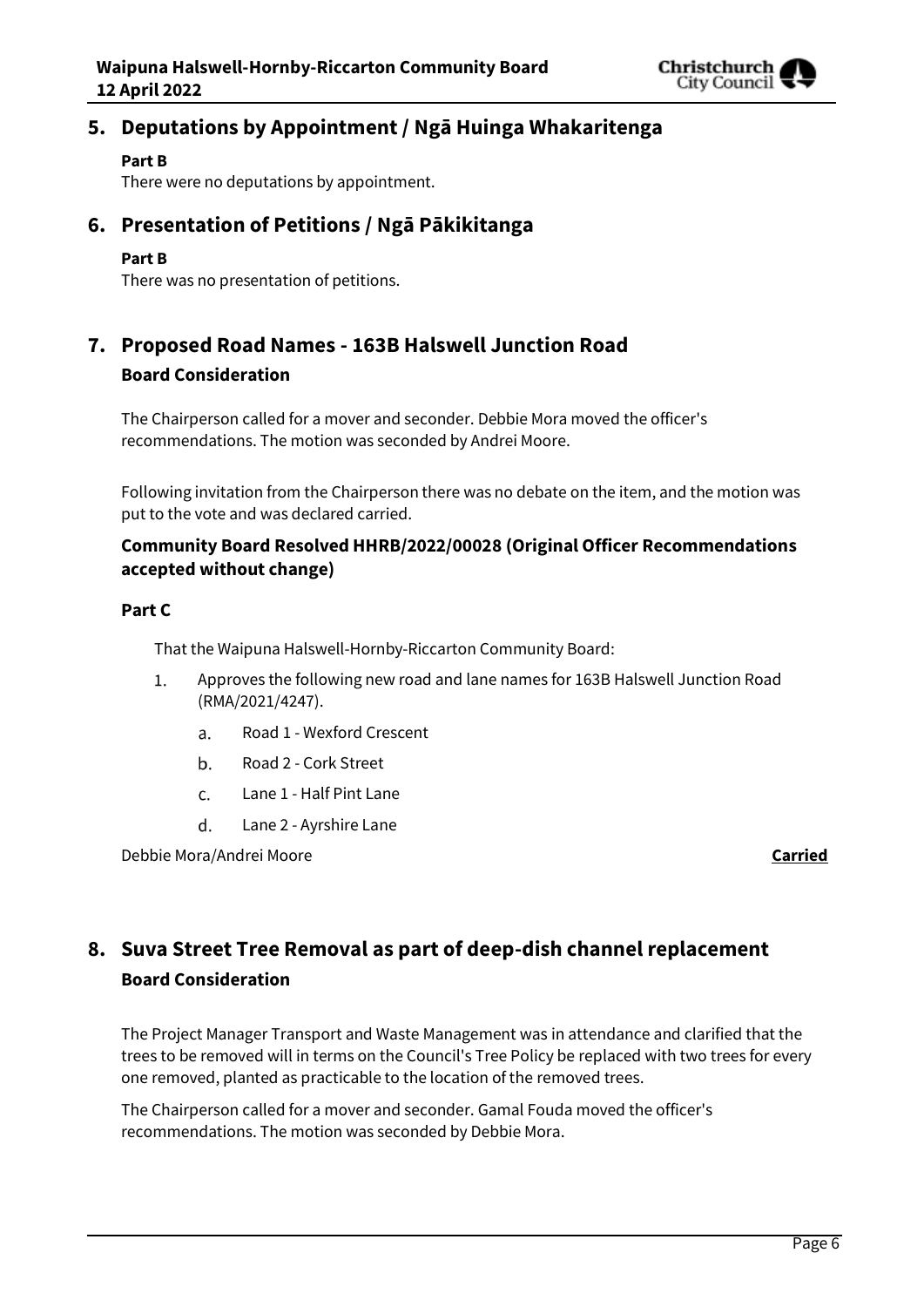

## **Community Board Resolved HHRB/2022/00029 (Original Officer Recommendations accepted without change)**

## **Part C**

That the Waipuna Halswell-Hornby-Riccarton Community Board:

- 1. Approves the removal of the seven trees along Suva Street as shown in Attachment A to the officer's report on the meeting agenda.
- 2. Approves two P10 parking restriction carparks on southern side of Suva Street outside commercial property (52 Middleton Road) as shown in Attachment A to the officer's report on the meeting agenda.

Gamal Fouda/Debbie Mora **Carried**

Jimmy Chen and Anne Galloway abstentions were noted.

# **9. Avenger Crescent -Ten Minute Time Restricted Parking - Board Consideration**

The Area Traffic Engineer was in attendance and spoke to the report, pointing out that the proposed restrictions were sought by a local café owner. There is heavy parking on the street and there is some off street parking. Truck drivers are regular customers of the café but off street parking is not suitable for trucks.

The restriction is sought to provide parking to access the café and nearby businesses. The Traffic Engineer confirmed consultation had been done with nearby property owners and residents and there was no opposition to the proposal.

The Chairperson called for a mover and seconder. Mark Peters moved the officer's recommendations. The motion was seconded by Debbie Mora.

Following invitation from the Chairperson there was no further debate on the item, and the motion was put to the vote and was declared carried.

## **Community Board Resolved HHRB/2022/00030 (Original Officer Recommendations accepted without change)**

## **Part C**

That the Waipuna Halswell-Hornby-Riccarton Community Board:

Approves that under clause 7 of the Christchurch City Council Traffic and Parking Bylaw  $1.$ 2017, that parking of vehicles on the north eastern side of Avenger Crescent commencing at a point 105 metres south west of its intersection with Morse Road and extending in a south easterly direction for a distance of 17 metres (as indicated in **Attachment A t**o the report on the meeting agenda), be restricted to a maximum duration of 10 minutes at all times.

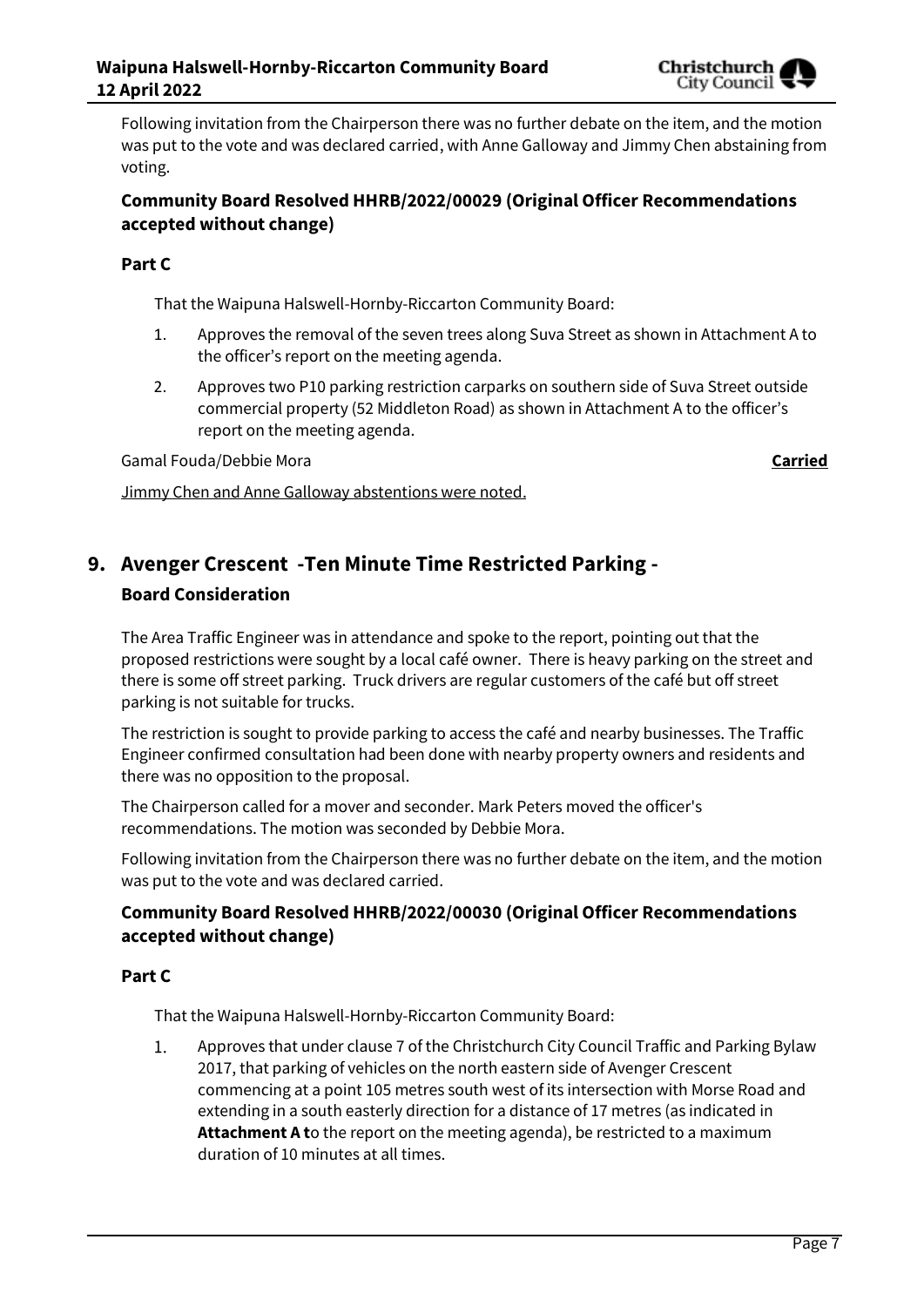

- Revokes any previous resolutions pertaining to traffic controls made pursuant to any 2. bylaw to the extent that they are in conflict with the traffic controls described in resolution 1 above.
- $\overline{3}$ . Approves that these resolutions take effect when parking signage and/or road markings that evidence the restrictions described in the staff report are in place (or removed in the case of revocations).

Mark Peters/Debbie Mora **Carried**

Gamal Fouda left the meeting at 6.14pm.

# **10. Jones Road/Dawsons Road intersection - Stop Control Board Consideration**

The Area Traffic Engineer was in attendance and spoke to the report and following a question from a Board member clarified that consultation was undertaken with Environment Canterbury, New Zealand Police, Fire and Emergency New Zealand and St John New Zealand. They did not raise any concerns about the proposal. No further community consultation has been undertaken as there are no businesses or residential properties in the immediate vicinity of the intersection within the Christchurch City Council boundaries. He noted that the Templeton Residents' Association had been consulted regarding the nearby intersection improvements proposed within the Selwyn District.

The Chairperson voiced some concern about the design of the intersection improvements in the Selwyn District but acknowledged that this was beyond the jurisdiction of the Board.

The Chairperson called for a mover and seconder. Jimmy Chen moved the officer's recommendations. The motion was seconded by Mark Peters.

Following invitation from the Chairperson there was no further debate on the item, and the motion was put to the vote and was declared carried.

## **Community Board Resolved HHRB/2022/00031 (Original Officer Recommendations accepted without change)**

## **Part C**

That the Waipuna Halswell-Hornby-Riccarton Community Board:

- 1. Approves, pursuant to Clause 6 of the Christchurch City Council Traffic and Parking Bylaw 2017, and s334 of the Local Government Act 1974, that at the new T-intersection formed as a result of road layout changes, a STOP Control be placed against Jones Road (east approach) at its intersection with Dawsons Road, as shown in Attachment A to the report on the meeting agenda.
- Revokes any previous resolutions pertaining to traffic controls made pursuant to any 2. bylaw at the existing intersection.
- 3. Approves that these resolutions take effect when signage and/or road markings that evidence the restrictions described in the staff report are in place (or removed in the case of revocations).

Jimmy Chen/Mark Peters **Carried**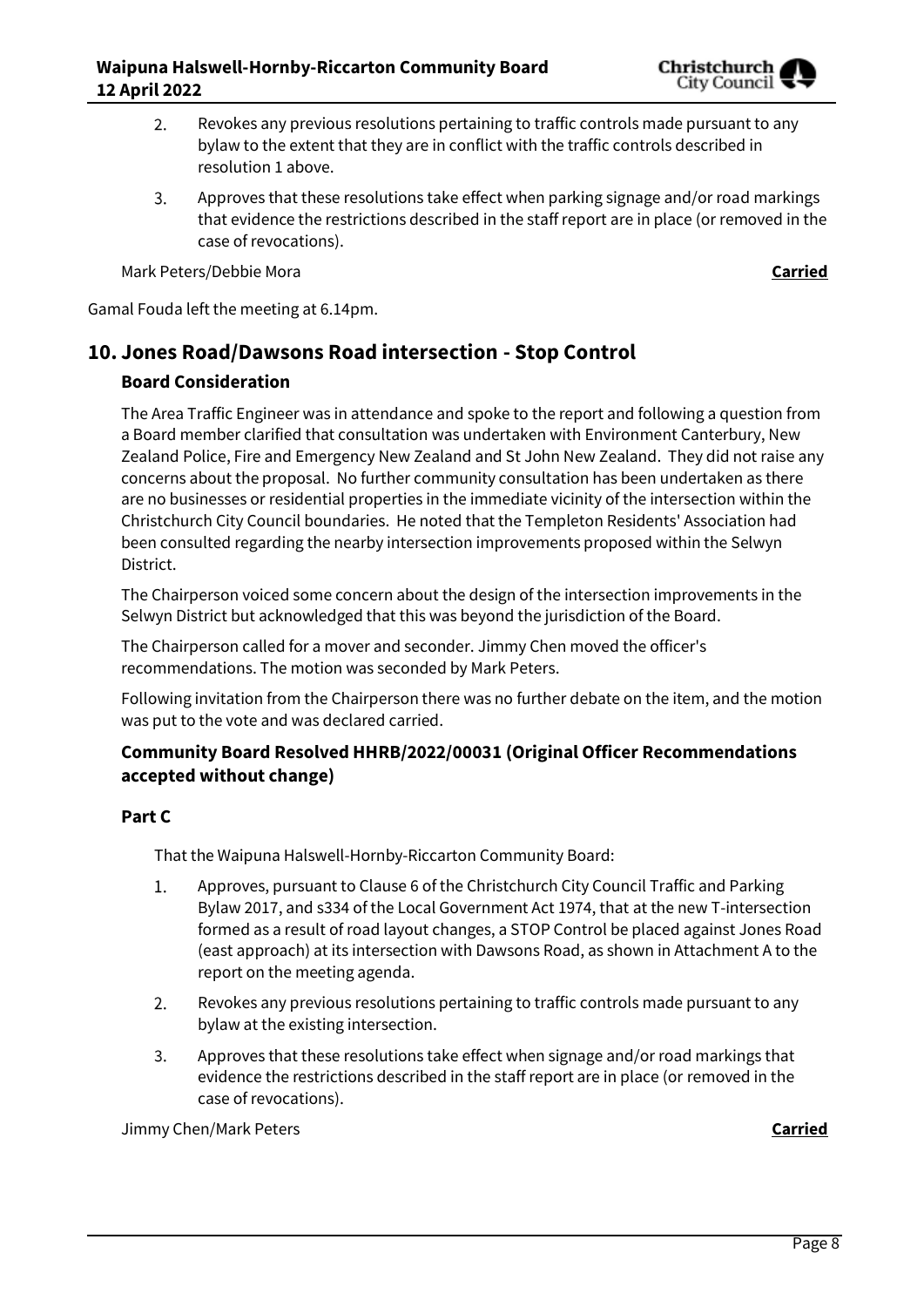

# **11. Waipuna Halswell-Hornby-Riccarton 2021/22 Discretionary Response Fund Applications - Riccarton Bush Trust and Enrich Community Chaplaincy Trust**

## **Board Consideration**

The Chairperson Mike Mora and Jimmy Chen declared an interest and took no part in the discussion or voting on the Riccarton Bush Trust application.

Deputy Chairperson Helen Broughton assumed the Chair for consideration of Item 11 - Waipuna Halswell-Hornby-Riccarton 2021/22 Discretionary Response Fund Applications. The meeting Chairperson called for a mover and seconder for the proposal of a grant to Riccarton Bush Trust. Debbie Mora moved the officer's recommendation. The motion was seconded by Mark Peters.

Following invitation from the Meeting Chairperson there was no debate on the item, and the motion was put to the vote and was declared carried.

## **Community Board Resolved HHRB/2022/00032 (Original Officer Recommendation accepted without change)**

### **Part C**

That the Waipuna Halswell-Hornby-Riccarton Community Board:

 $1.$ Approves a grant of \$5,400 from its 2021/22 Discretionary Response Fund to Riccarton Bush Trust towards the pump and bore liner replacement.

## Debbie Mora/Mark Peters **Carried Board Consideration**

The Meeting Chairperson called for a mover and seconder for the proposal of a grant to Enrich Community Chaplaincy Trust. Mark Peters moved the officer's recommendation. The motion was seconded by Jimmy Chen.

Following invitation from the Meeting Chairperson there was no debate on the item, and the motion was put to the vote and was declared carried.

## **Community Board Resolved HHRB/2022/00033 (Original Officer Recommendation accepted without change)**

## **Part C**

That the Waipuna Halswell-Hornby-Riccarton Community Board:

1. Approves a grant of \$4,888 from its 2021/22 Discretionary Response Fund to Enrich Community Chaplaincy Trust towards property tree maintenance.

Mark Peters/Jimmy Chen **Carried**

Mike Mora returned to the Chair.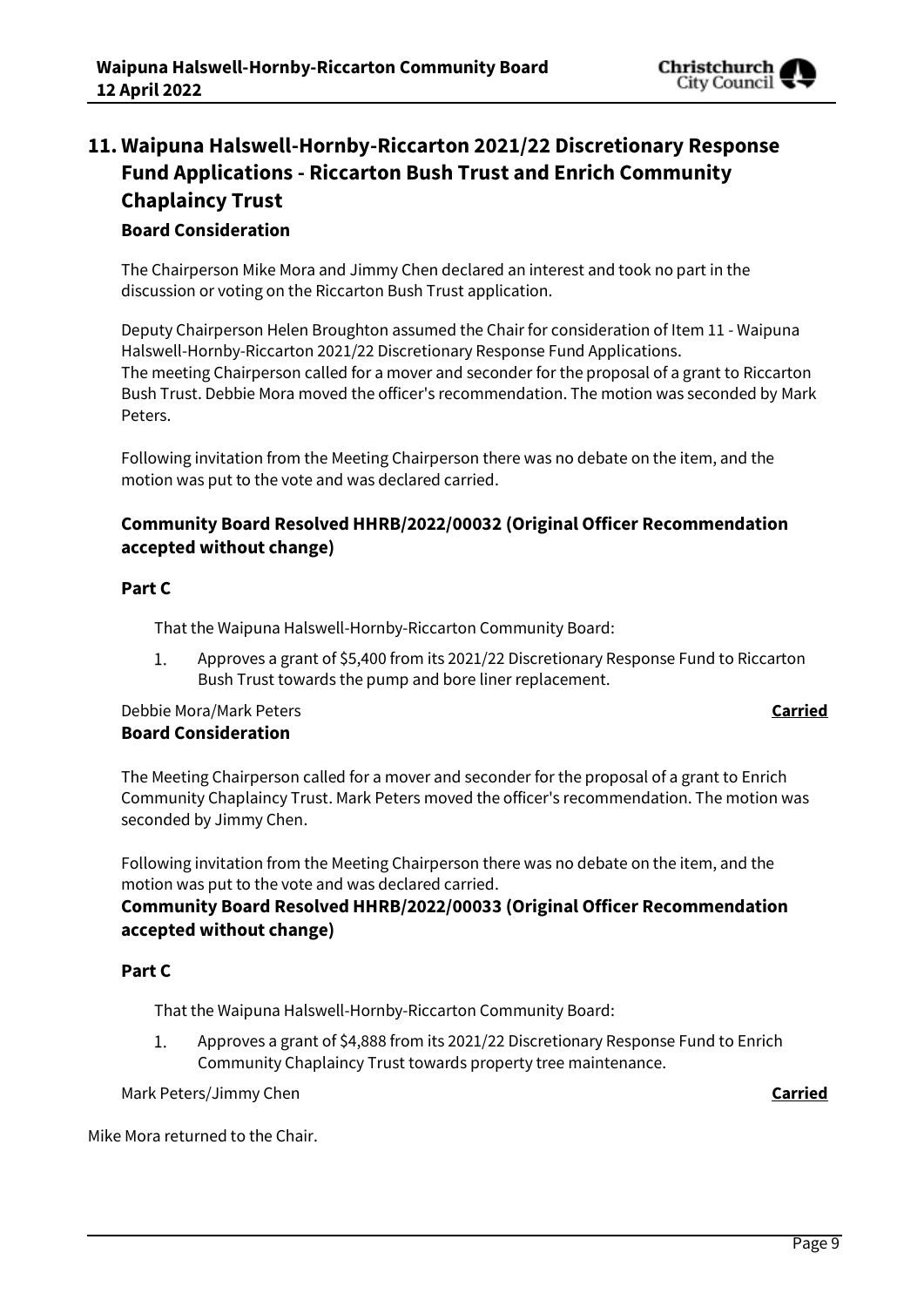

## **12. Waipuna Halswell-Hornby-Riccarton Community Board Area Report - April 2022**

## **Board Consideration**

Community Governance Staff in attendance spoke to the report and answered questions.

The Community Governance Manager clarified that updated Board Profiles would be provided following the upcoming change of ward boundaries as part of the latest Representation Review.

The Chairperson moved the officer's recommendation. The motion was seconded by Anne Galloway.

Following invitation from the Chairperson there was no further debate on the item, and the motion was put to the vote and was declared carried.

## **Community Board Resolved HHRB/2022/00034 (Original Officer Recommendation accepted without change)**

#### **Part B**

That the Waipuna Halswell-Hornby-Riccarton Community Board:

 $1.$ Receives the Waipuna Halswell-Hornby-Riccarton Community Board Area Report for April 2022.

Mike Mora/Anne Galloway **Carried**

Catherine Chu left the meeting at 6.27pm.

Gamal Fouda returned to the meeting at 6.40pm during Elected Members' Information Exchange.

## **13. Elected Members' Information Exchange**

#### **Part B**

Board members exchanged information on the following:

- There is local interest in the rehabilitation of the former Sockburn Service Centre site, including plans for fencing, bright lighting of the stream and beautification.
- The Hornby Community Care Centre Trust has expressed interest in the future use of the Hornby Library building once the library moves to the new Hornby Centre and notes concern regarding people frequenting the unlocked carpark at night.
- The Richmond Avenue safety report is still awaited and concern has been expressed by residents regarding unanswered questions and proposals for future improvements.
- Waka Kotahi New Zealand Transport Agency has been contacted regarding the possibility of a meeting about disputed directional signage on Halswell Junction Road.
- The Huritini Student Council met recently and discussed traffic safety concerns in Halswell and Wigram that relate mainly to driver behaviour requiring follow up by New Zealand Police.
- It was noted that livestreaming of Community Board meetings is proposed to continue following resumption of in-person Board meetings.
- There has been local support for the advancement of improvements of the Milns, Sutherlands, and Sparks Roads intersection.
- The Kai @ Ngā Puna Wai event is resuming on Thursday 14 April 2022.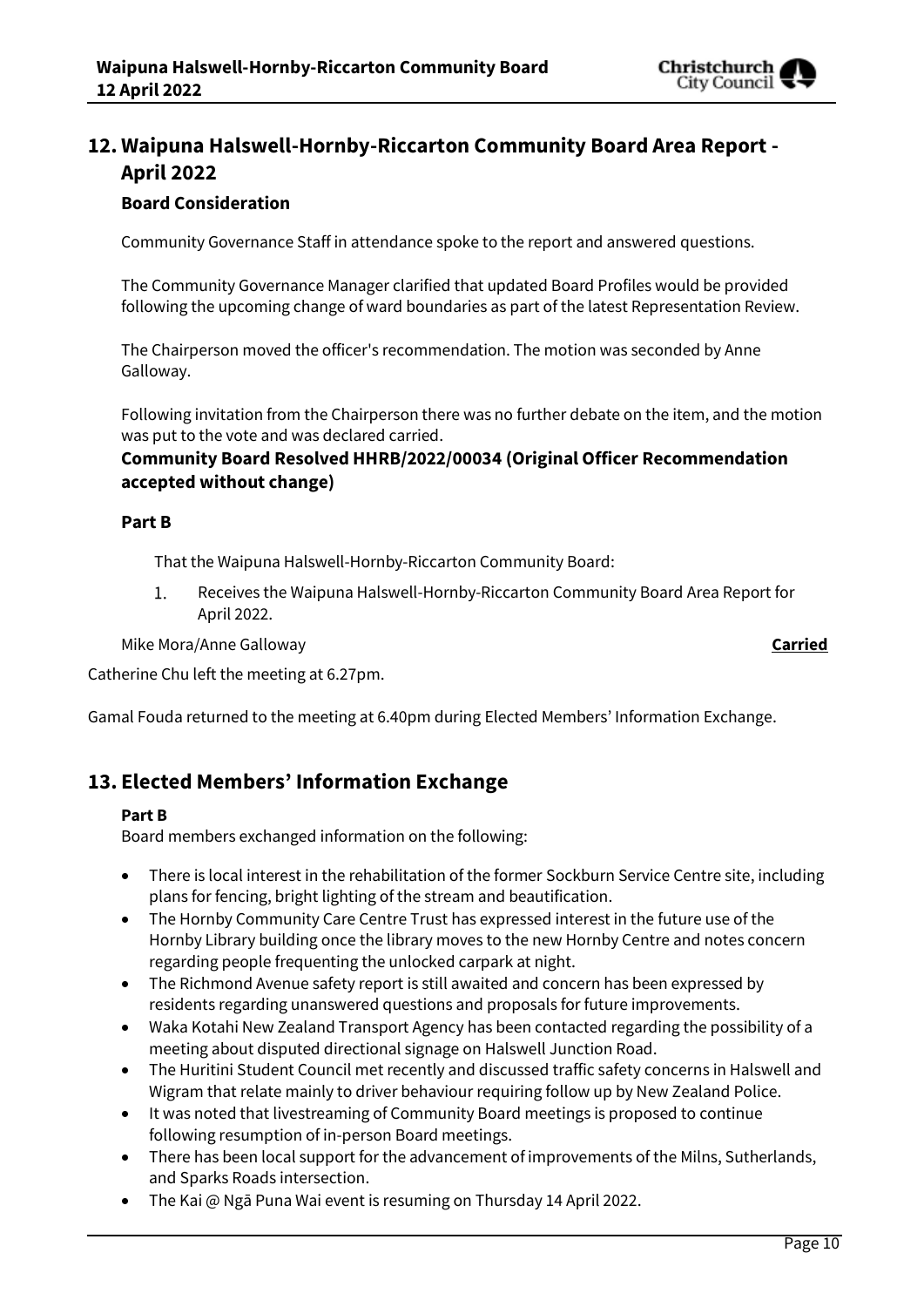## **Waipuna Halswell-Hornby-Riccarton Community Board 12 April 2022**



- A community meeting is being organised regarding engagement related to Ngā Puna Wai and the new Netsal Facility.
- Security cameras are being installed at Halswell Quarry carpark.
- Halswell Domain Miniature Railway and Pond Lease Hearing Report is planned to be presented to the Community Board at a meeting in the near future.
- Concerns about the pedestrian safety for children travelling between Country Palms and Halswell School are to be investigated by staff.
- There was discussion about which matters are appropriate to be raised as part of Elected Members' Information Exchange.
- There is ongoing concerns about noise in Riccarton that have been attributed to student activity. It was noted that protocols were discussed with the university some time ago and there may need to be further engagement on this.
- It was noted that consultation on the Draft Annual Plan 2022/3 closes on Monday 18 April 2022. It was noted that without drop-in sessions community members may have found it harder to make a submission. The Board's submission is currently being finalised.
- Consultation is currently underway on the Draft Housing and the Business Choice Plan Change. The Board's Submission Committee will be convened to consider making a submission on behalf on the Board.

Chairperson Mike Mora left the meeting at 6.59pm. Deputy Chairperson Helen Broughton assumed the Chair.

 There is concern that parking issues on Totara Street, Riccarton previously raised have not been addressed.

Chairperson Mike Mora re-joined the meeting and returned to the Chair at 7.02pm.

 It was clarified that investigation into the effectiveness of the speed review recently undertaken in Wigram Skies is underway and is expected to consider pedestrian safety in the vicinity of Kilmarnock Enterprises on Lodestar Avenue.

#### **13.1 South Express Cycleway Update**

Members discussed the changes to intersection layout in the vicinity of Jones and Dawsons Roads and the effects this may have on cyclists. It was agreed to seek staff advice on cycle movement through the new road layout.

#### **Part B**

That the Waipuna Halswell-Hornby-Riccarton Community Board:

1. Requests staff advice on movement through the new road layout and the efficiency and safety of cycle movement subsequent to the changed road layout on Jones and Dawsons Roads, Templeton.

#### **13.2 Waterloo and Gilberthorpes Roads intersection improvement**

The Board discussed concern about the safety of the Waterloo and Gilberthorpes Road intersection and noted that staff are investigating possible improvements. It was noted that it is now some time since an update was provided and members agreed to seek an update.